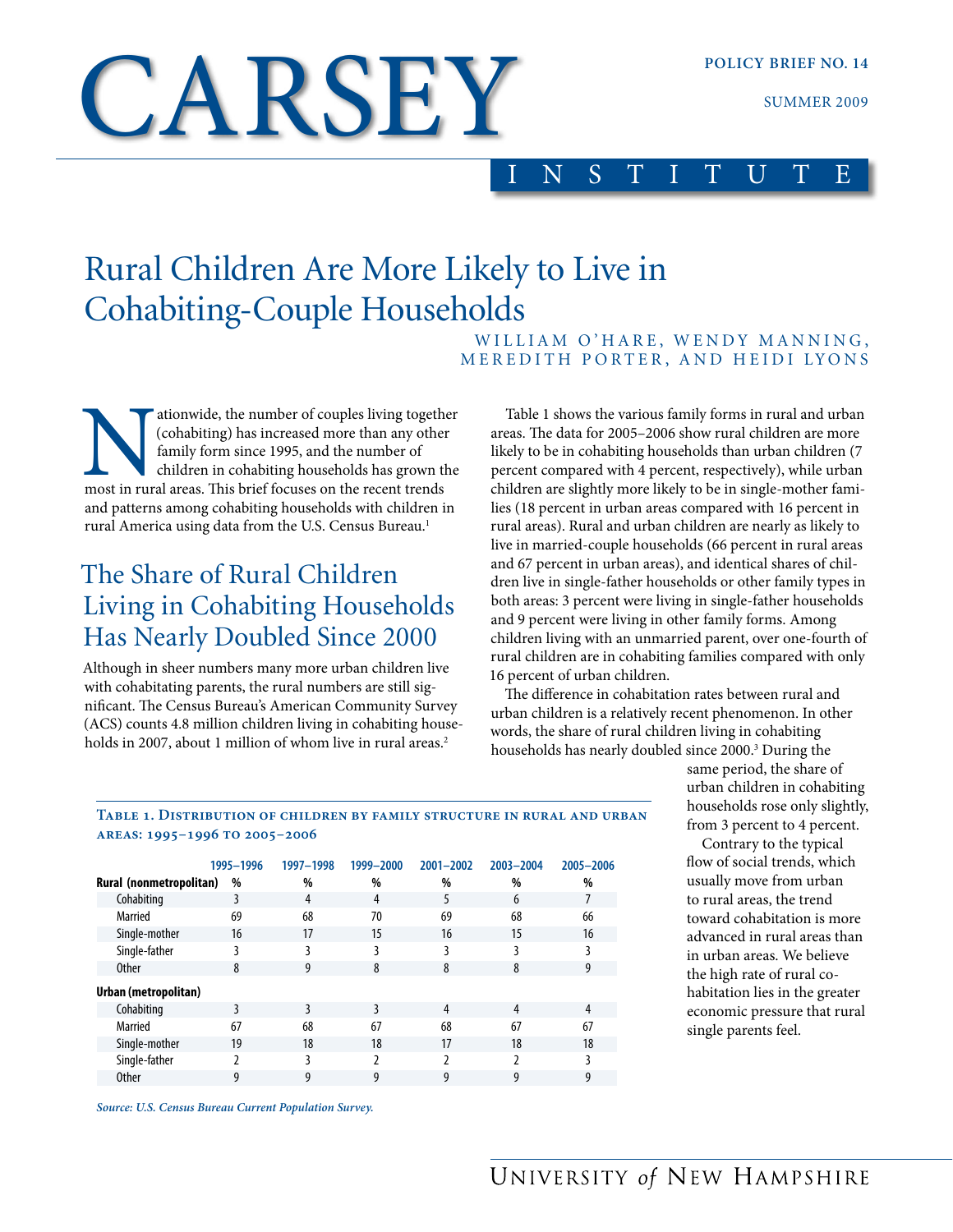## Rural Children Living in Cohabiting Households Are More Likely to Be Poor

Children in cohabiting households differ in various ways from those in other kinds of households, but the differences in poverty rates are among the most crucial.<sup>4</sup> We measure poverty in this brief by including income from all household members and assume that everyone in the household pools income and expenses.5 Official estimates of poverty, in contrast, do not include the cohabiting partner in determining family income and poverty.

In 2005–2006, three clear patterns in poverty emerge for children in cohabiting households (see Table 2). First, in both rural and urban areas, children in cohabiting households have poverty rates that are about twice as high as those in married-couple households. In rural areas, for example, the poverty rate for children in cohabiting-couple households is 21 percent compared with 10 percent for children in married-couple households. In urban areas, the poverty rate for children in cohabiting-couple households is 15 percent and the rate is 8 percent for children in married-couple households.

Second, in both rural and urban areas, children in cohabiting households fare better economically than children in single-mother families. In rural areas, the poverty rate for children in cohabiting-couple households is 21 percent compared with 49 percent for those in single-mother households. In urban areas, the corresponding poverty rates are 15 percent (cohabiting) and 42 percent (single-mother households).

Finally, among children living in cohabiting households, rural children have noticeably higher poverty rates (21 percent) than urban children (15 percent). Using a broader measure of need shows that 60 percent of rural children in cohabiting households live in low-income households (income below 200 percent of the poverty line) while only 47 percent of urban children in cohabiting households do so.

## Less Education and Employment May Make Rural Cohabiting Couples More Vulnerable

The education and employment status of rural cohabiting parents puts them at a disadvantage relative to their urban counterparts. Although rural and urban couples differ little in the share without high school degrees, rural cohabiting parents, like rural individuals generally, are much less likely than their urban counterparts to have a college degree or at least some college under their belt (see Table 3). Approximately one-fourth (26 percent) of rural cohabiting men have at least some college experience, while more than one-third (34 percent) of their urban peers have been to college.The share of urban cohabiting men with a bachelor's degree or more (10 percent) is more than twice as high as their rural counterparts (4 percent). Similar differences are seen among women in cohabiting families.

**Table 3. Education of male and female cohabitors in cohabiting households with children by metropolitan status: 2005–2006**

|                         | <b>Percent Distribution</b>        |                                            |                                                            |                                        |  |
|-------------------------|------------------------------------|--------------------------------------------|------------------------------------------------------------|----------------------------------------|--|
|                         | Less than<br>high school<br>degree | <b>High school</b><br>degree / GED<br>only | Some college,<br><i>including</i><br>associate's<br>degree | <b>Bachelor's</b><br>degree<br>or more |  |
| Rural (nonmetropolitan) |                                    |                                            |                                                            |                                        |  |
| <b>Males</b>            | 23                                 | 51                                         | 22                                                         | 4                                      |  |
| <b>Females</b>          | 20                                 | 47                                         | 28                                                         | 5                                      |  |
| Urban (metropolitan)    |                                    |                                            |                                                            |                                        |  |
| <b>Males</b>            | 24                                 | 42                                         | 24                                                         | 10                                     |  |
| <b>Females</b>          | 20                                 | 37                                         | 32                                                         | 11                                     |  |
|                         |                                    |                                            |                                                            |                                        |  |

*Source: U.S. Census Bureau Current Population Survey.*

Adult cohabitors in rural areas also have less favorable employment experiences relative to their urban counterparts. Unemployment rates among cohabiting men are 3 percentage points higher in rural areas than in urban areas (11 percent versus 8 percent) (see Table 4). Rural and urban cohabiting women are equally likely to be unemployed (6 percent) but one-third (33 percent) of cohabiting women in rural areas are not working or actively looking for work,

#### **Table 2. Percent of children in poverty by family structure and metropolitan status: 2005–2006**

|  | Rural (nonmetropolitan) |  |
|--|-------------------------|--|
|--|-------------------------|--|

| All children         | 18 |  |
|----------------------|----|--|
| Cohabiting           | 21 |  |
| Married              | 10 |  |
| Single-mother        | 49 |  |
| Single-father        | 21 |  |
| <b>Other</b>         | 26 |  |
| Urban (metropolitan) |    |  |
| All children         | 16 |  |
| Cohabiting           | 15 |  |
| Married              | 8  |  |
| Single-mother        | 42 |  |
| Single-father        | 13 |  |
| <b>Other</b>         | 22 |  |
|                      |    |  |

**Note: Remember, in our measure of poverty the incomes of both cohabiting partners are included.** 

*Source: U.S. Census Bureau Current Population Survey.*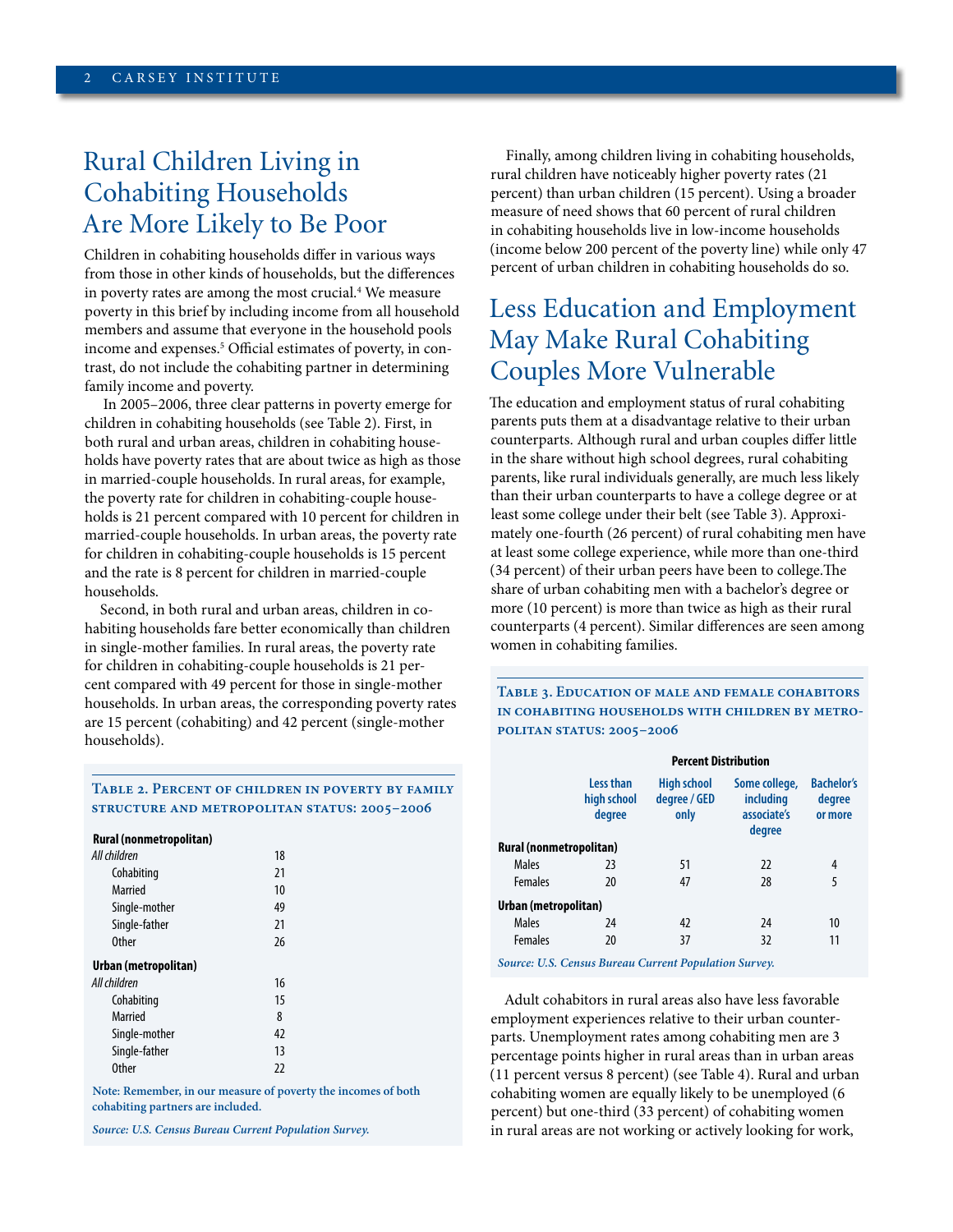#### **Table 4. Labor force status of male and female cohabitors in cohabiting households with children by metropolitan status: 2005–2006**

|                         | <b>Percent</b><br>working | <b>Percent</b><br>unemployed | <b>Percent not</b><br>in labor force |
|-------------------------|---------------------------|------------------------------|--------------------------------------|
| Rural (nonmetropolitan) |                           |                              |                                      |
| Males                   | 79                        | 11                           | 9                                    |
| <b>Females</b>          | 61                        | 6                            | 33                                   |
| Urban (metropolitan)    |                           |                              |                                      |
| Males                   | 82                        | 8                            | 10                                   |
| <b>Females</b>          | 66                        | 6                            | 29                                   |

**Note: "Working" includes "working" and "with job, not at work." "Unemployed" includes "unemployed, looking" and "unemployed, layoff."**

*Source: U.S. Census Bureau Current Population Survey.*

compared with 29 percent in urban areas. It is possible that women who are not in the labor force are more likely to see cohabitation as a way to survive economically.

 The unemployment rates may understate the true employment differences between rural and urban workers in cohabiting households, because rural workers are much more likely to be discouraged workers—those who were once in the labor force but who after a long unemployment spell have given up looking for a new job—or otherwise underemployed.6 Official unemployment rates do not count these individuals.

## Increasing Economic Stress Is Likely One Reason for the Rise in Cohabitation in Rural Areas

We believe that the more rapid increase of cohabiting in rural households may be tied to growing economic stress in rural America. The largest increase in the percentage of rural children living in cohabiting households occurred after 2000 (see Table 1), a particularly difficult time economically for low-income rural families. One indicator of this growing strain in rural areas is the sharp rise in child poverty, from 19 percent in 2000 to 22 percent in 2006.7 In addition, rural cohabitation rates first started to outstrip those in urban areas around 2000, a time when many low-wage workers in rural America began to struggle.<sup>8</sup> Other research has shown a connection between economic conditions and changing family structure.<sup>9</sup>

Moreover, welfare rolls have fallen since 2000, and welfare payments are typically lower in states with large rural populations.10 Consequently, for single, rural women with children, joining a household with a man may be an economic survival strategy.

The difference in behavior between adults with and without children lends further weight to the "survival strategy" theory. Female-headed households without children (who we assume feel less economic pressure) have similar cohabitation rates in rural and urban areas, but rates of cohabitation are higher among female-headed households with children in rural areas than in urban areas.<sup>11</sup> For those facing the highest economic stress—rural unmarried women with children—the cohabitation rates are the highest.

## Policy Implications

#### **Federal Marriage Initiative**

From welfare reform in 1996 to President George W. Bush's Marriage Initiative of 2005, the federal government has been trying to encourage formation and maintenance of marriedcouple families. Cohabiting parents may be good targets for the Marriage Initiative because they already share a residence and are "closer" to marriage than unmarried parents who live apart. Given the higher rate of cohabitation in rural America, the government might want to focus more of its efforts there. Moreover, cohabiting women in rural areas are more likely to marry their cohabiting partners than their urban counterparts are, $12$  suggesting cohabitation may be more often perceived as a stepping stone to marriage in rural than urban areas.

#### **Cohabiting and Public Assistance**

Needs-based public assistance programs are inconsistent in how they treat cohabiting couples.<sup>13</sup> For example, states vary on how they count income from a cohabiting partner, and eligibility is further complicated by the cohabiting male's paternity status. In many states, low-income, cohabiting, biological parents may be able to obtain certain types of public assistance that a married couple would not.<sup>14</sup> Not only do states differ in their laws, but officials in rural areas sometimes more strictly interpret eligibility rules governing cohabiting couples, which may reflect stronger cultural pressures to marry.<sup>15</sup>

Inconsistency in how cohabiting couples are treated in public programs is likely to have a bigger impact on rural families, because nearly one-half (46 percent) of cohabiting rural households with children receive some type of meanstested public assistance, in contrast to about one-third (35 percent) of urban cohabiting households with children. The rural–urban difference results, in part, from more families in rural America being poor. The types of assistance examined here include free or reduced-price school lunch (the most common form of assistance for rural families), public housing, food stamps, Supplemental Security Income, and Temporary Assistance for Needy Families.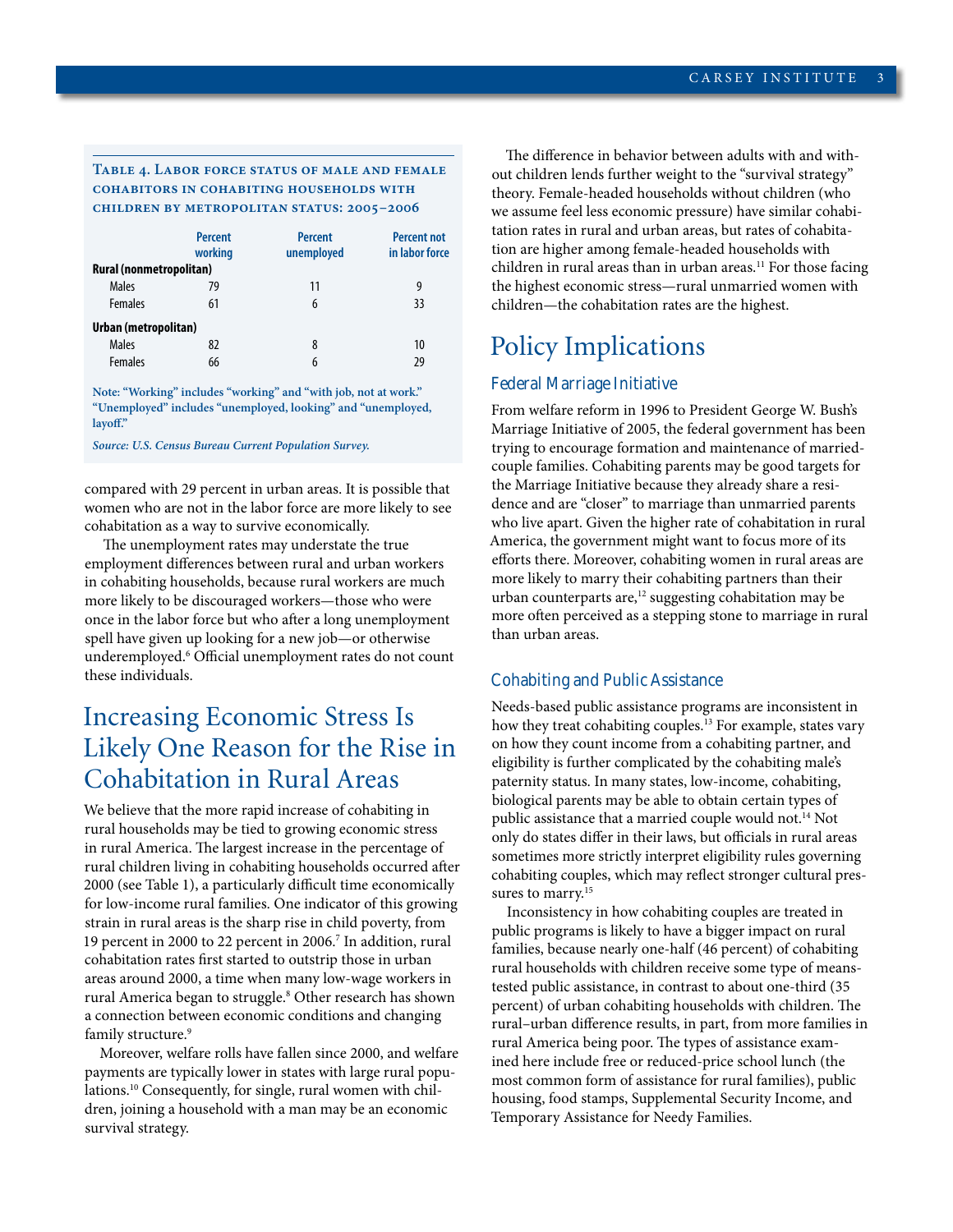The lack of consistent interpretation and enforcement of eligibility rules is thus likely to result in some rural families losing out on necessary services. Therefore, more attention is warranted to how program eligibility policies affect cohabiting-parent families, particularly in rural areas with their higher poverty rates.

#### **Cohabiting and the Measurement of Poverty**

The official measure of poverty does not include the income of a cohabiting partner in its calculation of family income. As a result, the number of children in poverty is likely to be overestimated. Although cohabiting partners do not share income the same way married couples do, it seems more reasonable to include income from a cohabiting partner in the poverty estimate than to ignore it.<sup>16</sup> When income from a cohabiting partner is included, cohabiting families fare better economically than single-mother families in both rural and urban areas. However, even with two incomes counted, cohabiting families with children in rural areas are poorer than in urban areas.<sup>17</sup>

When the government implemented its poverty measure in the mid-1960s, the number of cohabiting couples was quite small (probably less than 1 million), and cohabitation had little impact on poverty estimates for most groups. However, as the number of cohabitors has grown, so has the potential impact of mismeasurement. Because cohabitingparent families are a larger share of families in rural America, this mismeasurement will likely have a larger impact on poverty figures for rural children. A more realistic treatment of income from cohabiting partners would give us a more accurate understanding of childhood poverty, particularly in rural America.

Several researchers and policy makers are calling for a reformulation of the official poverty definition that was adopted in the 1960s.18 Given the growing share of children in cohabiting-couple families, any effort to devise a new definition of poverty should address how the incomes of adults in cohabiting relationships are treated.

## Key Findings

- **• The number of children living with cohabiting parents has increased more rapidly than any other family form during the past decade.**
- **• The percentage of children living in cohabiting families is higher in rural than in urban areas. In 2005–2006, 7 percent of children in rural America were living in cohabiting households compared with 4 percent in urban America.**
- **• The biggest increase in the share of rural children living in cohabiting-couple households has occurred since 2000, as economic conditions in rural America worsened.**
- **• The poverty rate for rural children in cohabiting households is 21 percent compared to only 15 percent in cohabiting urban households.**
- **• Like most rural adults, relative to their urban counterparts, rural adults in cohabiting households with children have lower levels of education, employment, and income.**
- **• Rural cohabiting-parent families are more vulnerable economically than their urban counterparts. For example, 60 percent of rural children in cohabiting households live in low-income households (income below 200 percent of the poverty line) while only 47 percent of urban children in cohabiting households do so.**
- **• Rural economic vulnerability may be driving the higher levels of cohabitation there.**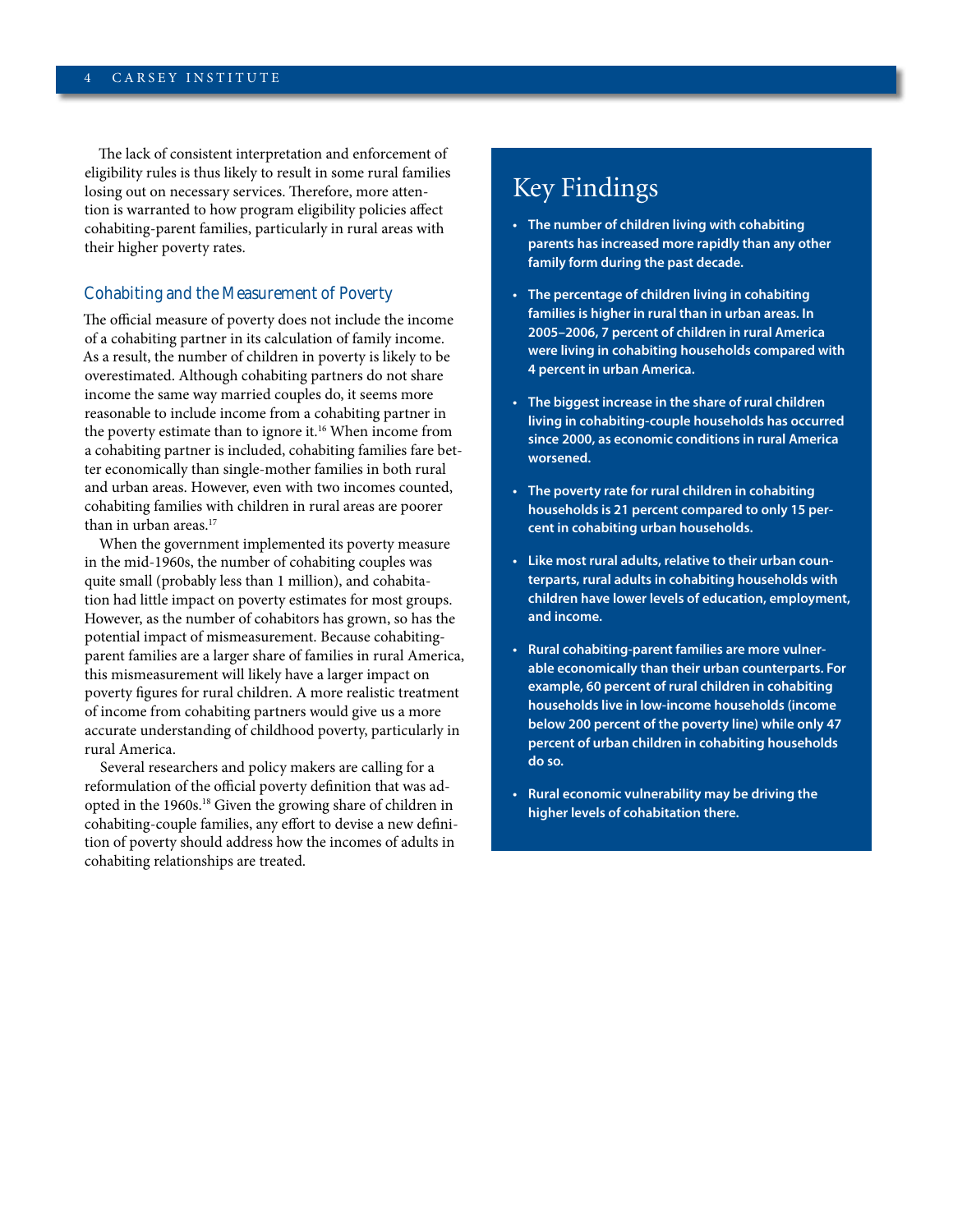## Data and Methodology

The data for this study come from the Census Bureau's March Annual Social and Economic Supplement (ASEC) from the Current Population Survey (CPS), a monthly survey conducted for the Bureau of Labor Statistics. The Census Bureau did not begin to regularly identify cohabiting families in the CPS until 1995, when it included "unmarried partner" as an answer option to the question on the relationship to the reference person.

We combine adjacent years of the CPS survey from 1995–1996 to 2005–2006 to provide larger sample sizes at each point in time. This produces more precise and reliable estimates. The way the CPS sample is constructed, households are in the March sample for two consecutive years. To ensure that households are not counted twice, we include all households in the first year of the two-year time period, and in the second year, we include only households that were not in the sample the previous year.

A household is designated as cohabiting if an oppositesex unmarried partner of the reference person is identified. Married households are those in which an opposite-sex spouse of the reference person is identified. A household is categorized as single-mother or single-father if the reference person does not have a spouse or cohabiting partner and she or he has children younger than 18 living in the household. Children are categorized on the basis of household designation and their relationship to the reference person or the reference person's spouse or partner. Analyses are based on children under age 18 living in the household who were not designated as the reference person, the reference person's spouse, or the reference person's unmarried partner.

We determine poverty status at the household level. Households include everyone living in the housing unit, while families are determined by relationships among people in the housing unit. Cohabiting couples would not be families under the Census Bureau's definition. We use the Department of Health and Human Services' (DHHS) poverty guidelines for each year, which take into account the number of persons in the household in determining the correct poverty threshold. We use these poverty guidelines rather than the Census Bureau's poverty thresholds, because the Census Bureau's thresholds are calculated at the family level, while the DHHS guidelines can be calculated for families or households. (However, comparable estimates using the Census Bureau's thresholds yielded similar results.) The poverty guideline for each household is divided by the total household income. If the result is less than one, the household is categorized as being in poverty. We then conducted poverty analyses at the child level. These analyses are conducted using weights designed for the ASEC at the person level.

#### Endnotes

1. We want to emphasize that this report only looks at cohabiting couples with children in the household, which are less than one-half of all cohabiting couples.

2. Data available from the Census Bureau's 2007 ACS file Table B09008, available online at http://factfinder.census. gov/servlet/DTTable?\_bm=y&-ds\_name=ACS\_2007\_1YR\_ G00\_&-gc\_url=010:00|01|43|&-CONTEXT=dt&-mt\_ name=ACS\_2007\_1YR\_G2000\_B09008&-redoLog=false& geo\_id=01000US&-\_showChild=Y&-format=&-\_lang=en&- SubjectID=15234282. Note that cohabitation is measured differently in the ACS than in the CPS data used for this paper.

3. It should be noted that counties that were classified as nonmetro, or rural, changed during the 1995 to 2006 period, with the biggest change occurring in 2003. In that year, the Office of Management and Budget made slight changes to the definition of metropolitan areas, resulting in some counties shifting status. Those changes were incorporated into the CPS in 2004, 2005, and 2006. However, other analysis suggests that it is unlikely that the changing designation of counties had much impact on the trends shown here.

4. Anastasia R. Snyder and Diane K. McLaughlin, "Economic Well-being and Cohabitation: Another Nonmetro Disadvantage?" *Journal of Family and Economic Issues* 27 (2006): 562–582; Anastasia R. Snyder, Diane K. McLaughlin, and Jill Findeis, "Household Composition and Poverty among Female-Headed Households with Children: Differences by Race and Residence," *Rural Sociology* 71 (2006): 597–624.

5. Wendy D. Manning and Daniel T. Lichter, "Parental Cohabitation and Children's Economic Well-Being," *Journal of Marriage and the Family* 58 (1996): 998–1010; Wendy D. Manning and Susan L. Brown, "Children's Economic Well-Being in Married and Cohabiting Parent Families," *Journal of Marriage and Family* 68 (2006): 345–362; Snyder and McLaughlin, "Household Composition and Poverty among Female-Headed Households with Children."

6. Tim Slack and Leif Jensen, "Race, Ethnicity, and Underemployment in Nonmetropolitan America: A 30-Year Profile," *Rural Sociology* 67 (2002): 208–233.

7. William P. O'Hare and Sarah Savage, "Child Poverty High in Rural America," Fact Sheet No. 6 (Durham, NH: Carsey Institute, University of New Hampshire, 2007). Available online at http://carseyinstitute.unh.edu/publications/FS\_RuralChildPoverty\_07.pdf.